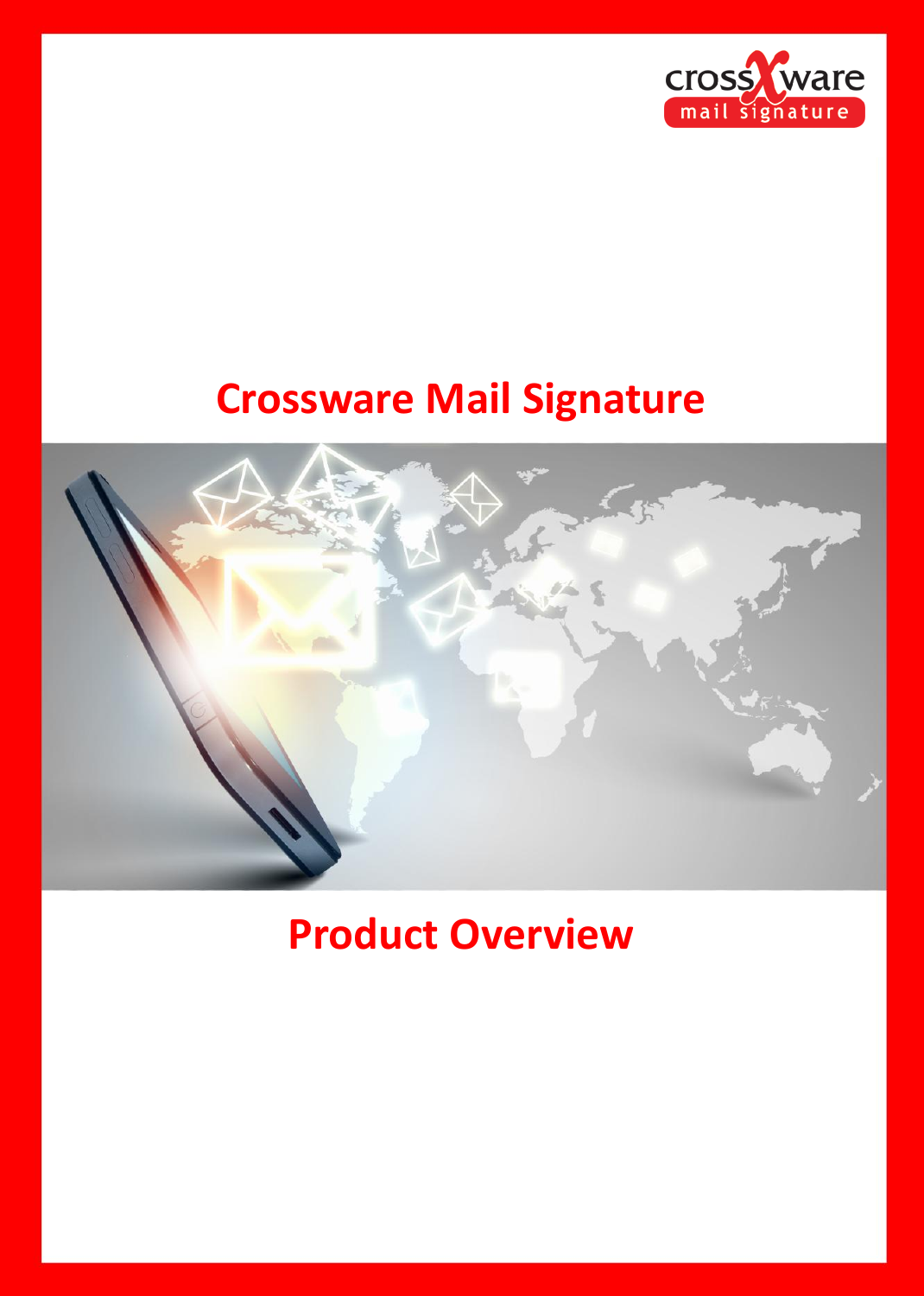## **What is Crossware Mail Signature?**

Create professional and consistent email signatures that include your company's branding and correct personal details to be appended to all emails

 offices. Automatically append your legal disclaimer to every email. Our product even allows you to create multiple disclaimers for different departments or

 event or sale by appending Crossware Mail Signature is a powerful advertising tool. Promote your latest product, targeted advertisements at the bottom of every email.

Crossware Mail Signature appends your professional email signature on all emails including those sent from mobile devices.

Control all email signatures from one configuration database. Crossware Mail Signature may just sit on your workspace, yet it has power over every single device in your organisation.

Crossware Mail Signature is an email signature software application that automatically adds compliant, personalised and attractive email signatures to all emails. These signatures may include disclaimers, logos, graphics and advertising banners that can be randomised or targeted to specific recipients.

Companies send thousands of emails every day, therefore it is vital to ensure that each email displays your brand image as well as the appropriate contact details and disclaimer information.



### **Branded Header**

Customise a header to suit your company or department.

## **Social Media Icons**

Display links to all of your current social media networks.

### **Correct Name**

Automatically pull the correct details from your database.

### **Promotional Banner**

Turn every email into an opportunity with an attractive banner.

### **Contact Details**

Automatically append the correct contact details to every email.

### **Appropriate Disclaimer**

Specify a disclaimer message to be appended to all emails.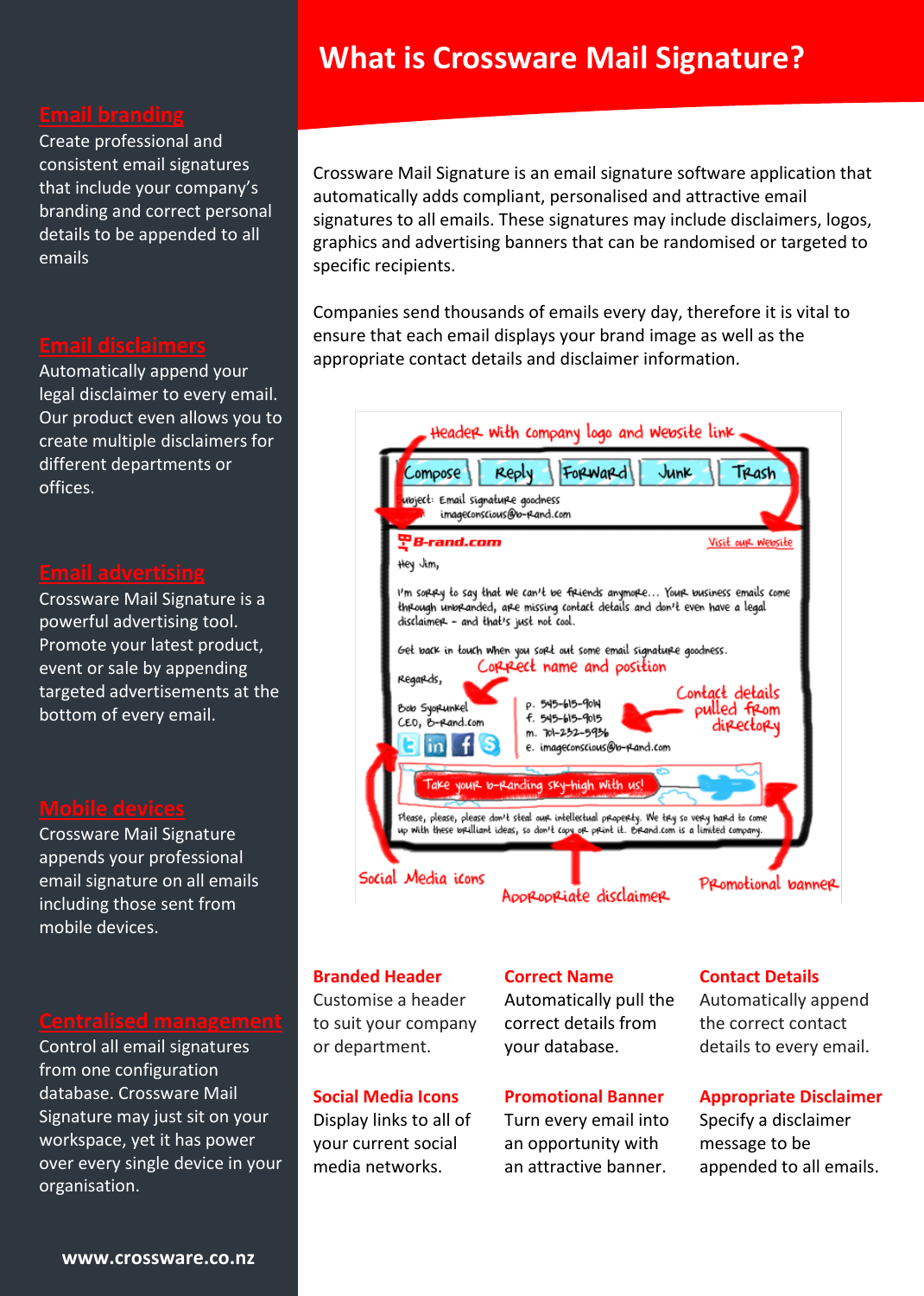## **Who Uses Crossware Mail Signature?**

**Multiple designs**<br>Configure multiple email signature designs and apply them to suit specific company divisions and departments – or even individuals.

Give specific individuals editing rights for signature designs and make them tamper-proof for everybody else.

Insert disclaimers below the most recently typed text rather than at the bottom of the thread to ensure relevancy.

Email signatures are managed centrally and therefore require no individual device setting up.

Design your company's email signature using a simple rich text field. Have control over fonts, tables and images.

Let employees bring their own device to the office and set up their work mail with no branding issues to worry about.

Crossware Mail Signature is used by many leading organisations around the world. Our customers care about the perception of their brand by customers, and are aware of the business risks surrounding disclaimers and legal disclosures. We have customers ranging from 10 users right up to corporate deployments with in excess of 25,000 users. Crossware Mail Signature is priced per user, so it is affordable for all organisations. It has been adopted by over 800 organisations with more than 500,000 combined email users worldwide.

## **How Does it Work?**

Crossware Mail Signature works in a simple three step process:



**1**. You send an email from your computer or your mobile device.

**2.** The email goes via your server or Office 365 where Crossware Mail Signature attaches all of your branding, contact details and the appropriate disclaimer and advertisments depending on the recipient or sender of the email.

**3.** The email arrives in the recipient's inbox with all of the correct details and imagery.

## **Installation requirements:**

All major Domino Server platforms from Version 8.0 and upward are supported, along with IBM Notes clients from Version 8.0 and above running on Windows/Linux/Macintosh. On Microsoft we support Exchange 2010, 2013, all Office 365 Enterprise Plans and selected Office 365 Business Plans.







**[www.crossware.co.nz](file:///C:/Users/hm/Dropbox/CMS/Marketing/www.crossware.co.nz)** IBM Domino ™ Microsoft Exchange ™ Office 365 ™